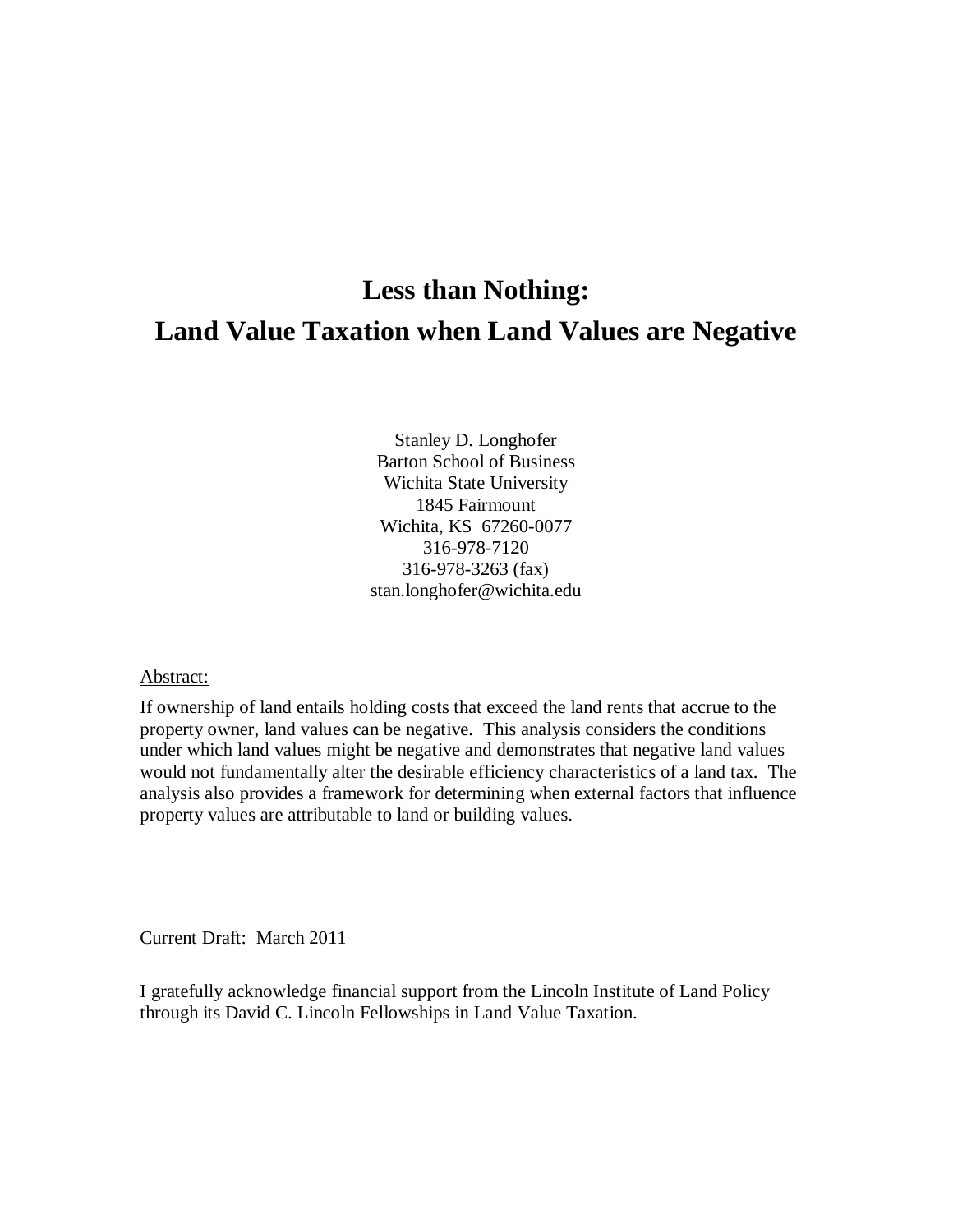### *1. Introduction: Can Land Values Be Negative?*

The standard urban model implicitly assumes that land values must be nonnegative. In this model, land rents are driven by the demand for proximity to a some central place. Rents – and hence land values – fall the farther a parcel lies from the urban center, but are bounded below by the value of vacant (agricultural) land outside the city.

Consistent with this model, most attempts to estimate land values in developed areas have been developed under the either implicit or explicit assumption that urban land values will be positive. Longhofer and Redfearn (2009), however, developed a technique for estimating land values when vacant lot sales are sparse using single-family residential sales data. In this method, locally-weighted regression results are used to estimate a value surface for a standardized dwelling at each and every transacted parcel in a city. The resulting value surface provides estimates of relative land values across the city: since value is estimated using the same physical structure on each parcel, differences in value are solely attributable to differences in land values. Vacant lot sales on the periphery of the community are then used to "pin down" this land value surface and determine the value of the standardized structure at the periphery of the city. Subtracting this structure value from other estimated values across the city provides estimates of land values throughout the city.

Using this technique on data from Wichita, KS, Longhofer and Redfearn (2009) found that land values in many parts of the city were negative. Although Longhofer and Redfearn were puzzled by these results, further investigation suggested that many of the parcels with negative land values were in neighborhoods that were in severe decline, with poorly maintained homes, significant crime and many abandoned properties, including vacant lots from which blighted structures had been removed. In fact, the City of Wichita will often provide subsidies in order to encourage construction of new homes on these lots, and yet they often sit vacant for years. These circumstances suggest that many of these parcels may, in fact, have negative land values. This issue is likely not unique to Wichita. Especially in the industrial Midwest, many urban areas have seen widespread abandonment of urban properties in the wake of the recent housing downturn. As a result, it is reasonable to expect that land values could be negative in parts of cities all

1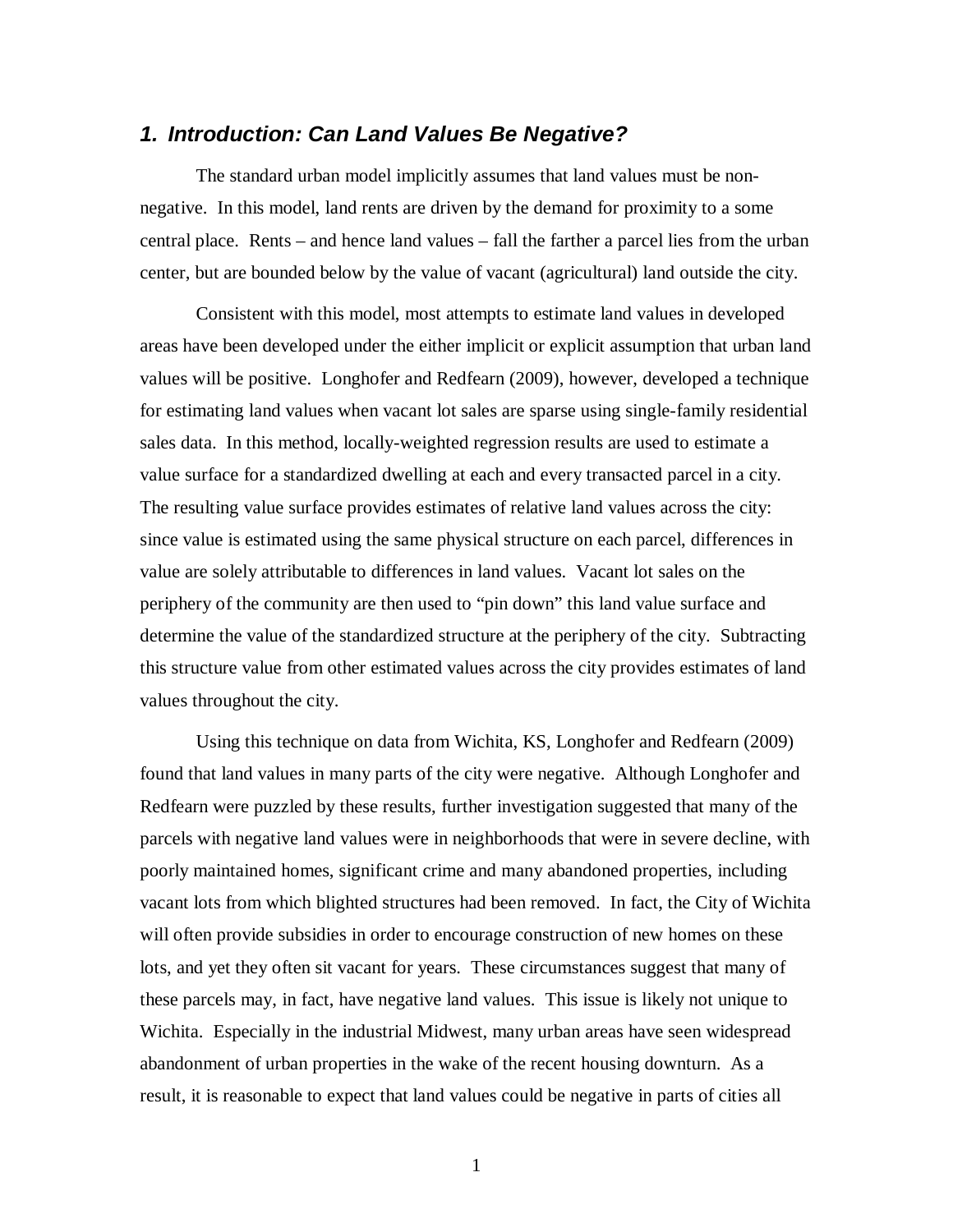over the United States.

Given the well-known advantages of a land-only tax over a general property tax, it is worth asking whether these properties would change if land values are negative. In this research, I explore the conditions under which land values can be negative and investigate how negative land values would affect the properties of a land tax.

### *2. First Principles: Land Values as Residuals*

Consider a vacant parcel of ground that might be used for several different purposes. After being developed, the parcel will be able to generate annual rents that depend on the use for which it is developed. Let  $r_k$  denote the annual rents the property would command if improved for use  $k$ ,  $\delta_k$  the investor's discount rate, and  $\tau$  the property tax rate based on the property's assessed value;  $k$  could denote various possible uses (retail, industrial, office, residential, etc.), as well as alternative densities of development (e.g., a 10,000 square foot single-family house vs. a 2,000 square foot house).

I allow for the possibility that the property is not assessed at its true market value using a parameter  $\theta_k$ , which represents any tax value different from the property's market value. If  $\theta = 0$ , then property taxes are based on the property's overall value (land and buildings inclusive). A land tax would be parameterized by  $\theta = -B_k$ , where  $B_k$  is the value of the structure used for use  $k$ . Other values of  $\theta$  would reflect varying misalignments between market and assessed property values.

Finally, I assume there may be some annual cost of holding the property,  $\chi$ , regardless of whether it generates any rents for the owner. This cost might reflect the cost of lot upkeep (or penalties associated with failing to keep the lot from becoming a public nuisance), environmental liability, or some other costly burden that accrues to the owner of the lot.

In this case, the total value of the property under use  $k$  would be

<span id="page-2-0"></span>
$$
V_k = \sum_{t=1}^{\infty} \frac{r_k - \chi - \tau (V_k + \theta_k)}{(1 - \delta_k)^t}.
$$
 (1)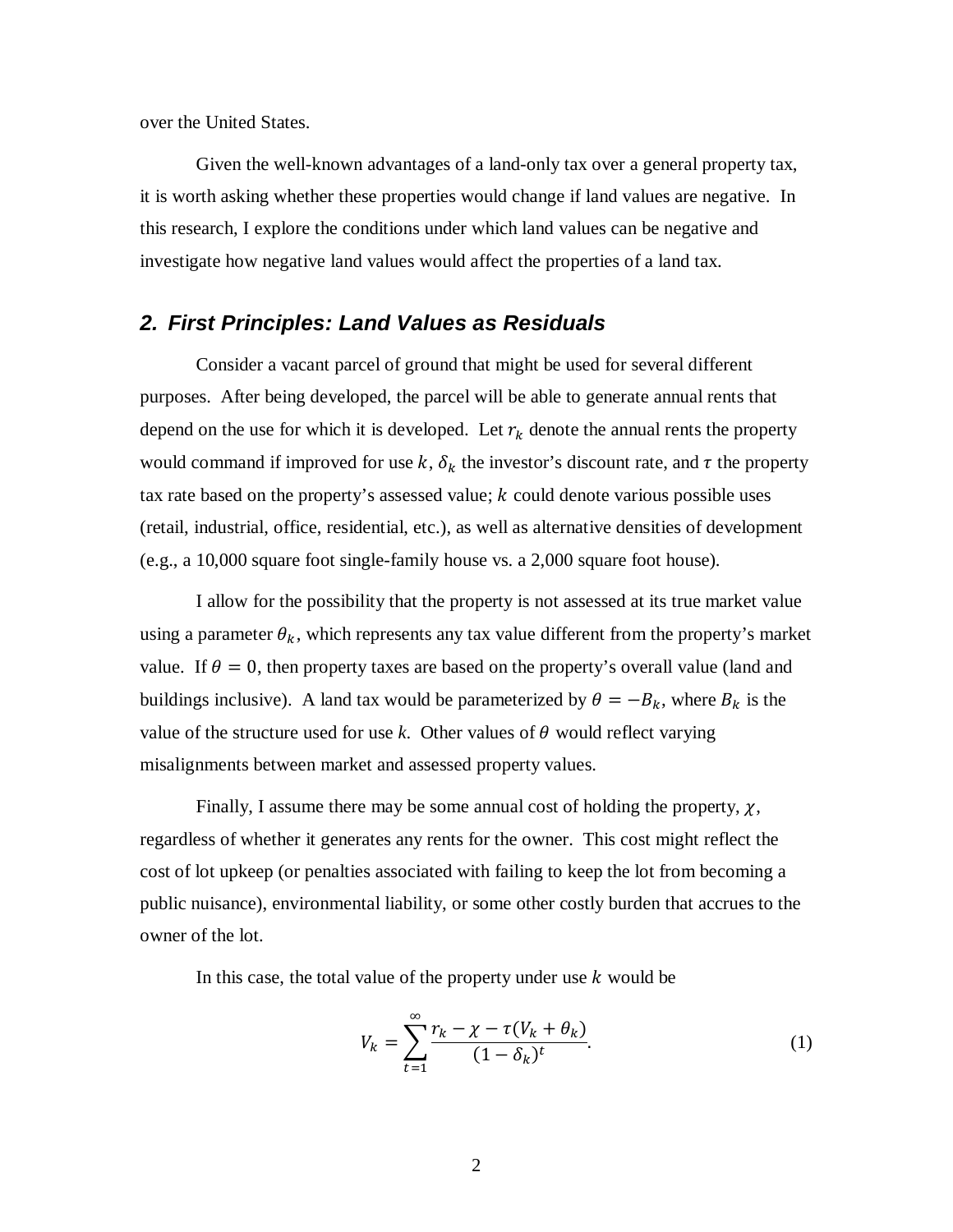Assuming constant property rents and holding costs, this simplifies to a version of the classic valuation model:

<span id="page-3-3"></span>
$$
V_k = \frac{r_k - \chi - \tau \theta_k}{\delta + \tau}.
$$

In order to develop the land under this use, the investor must build the appropriate structure at a cost  $B_k$ .<sup>[1](#page-3-0)</sup> Based on this, the most a developer intending to develop the site for use  $k$  would be willing to pay for the land is

<span id="page-3-2"></span>
$$
L_k = V_k - B_k. \tag{3}
$$

From this expression it is clear that land values are the residual that remains after the other factors of production (in this case the improvements to the property) are paid. Moreover, competition among various possible uses as well as different investors intending the parcel for the same use will ensure that any vacant parcel will be developed according to the use that brings the highest total value to the land; this use is known as the parcel's "highest and best use." Importantly, the parcel's highest and best use determines the value of the land, regardless of the current use. This fact will be of central importance to the analysis, as will be made clear below.

### *3. Challenges in Estimating Land Values*

This theoretical construct to determine land values is applicable whether the parcel in question is developed or undeveloped. $2$  Vacant land values can generally be estimated quite well using comparable sales of similar properties. Moreover, Dye and McMillen (2007) and Rosenthal and Helsley (1994) show that in large urban areas, land values can be estimated by the sale prices of parcels purchased with the intent of tearing down the existing structure to build a new one. For most developed parcels, however, it

<span id="page-3-0"></span> <sup>1</sup> Below I will make a distinction between the construction cost of the structure, *C*, and the value of the structure, *B*. In the present instance these two are equal since it is assumed that this will be the most efficient structure for the land when it is built.

<span id="page-3-1"></span><sup>&</sup>lt;sup>2</sup> In this analysis, I will assume that an undeveloped parcel is one on which no structure has been built. In reality, there are many stages to the development process, beginning with the extension of roads to the parcel, continuing with the platting of the site, and so forth. For the purposes of a land tax, some have argued that land values should be based on the value of the land absent these pre-structure development steps. To formally separate out improvements *to* the land from improvements *on* the land (structures) would unnecessarily complicate my analysis without altering the central conclusions.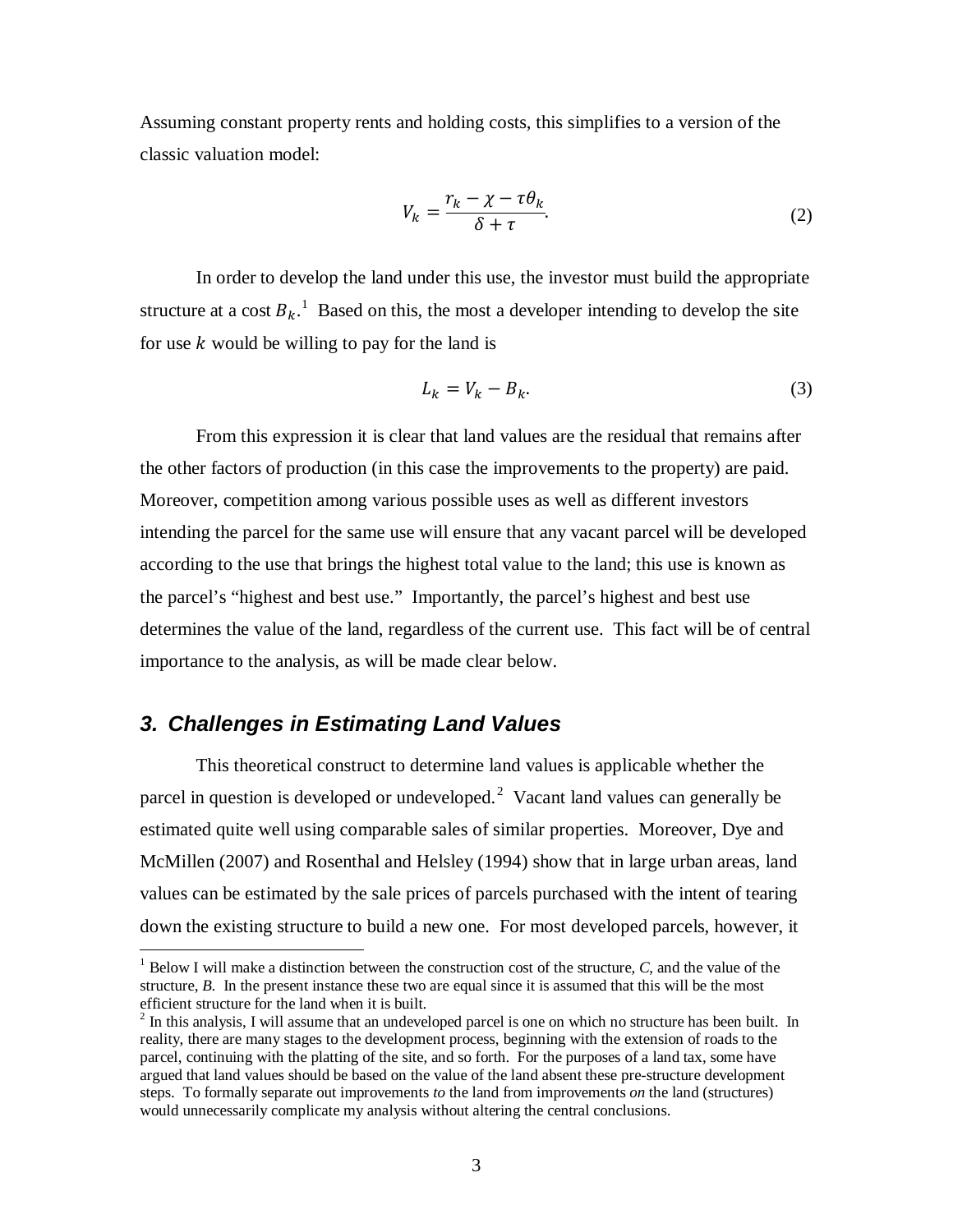is only possible to observe sale prices of the land-structure bundle. In other words, it is impossible to observe the land value separately from the value of the structure on the land.

The difficulties associated with separately valuing land and improvements is not simply of theoretical concern. Brunori and Carr (2002) report that local property tax assessor offices nearly always value land and improvements separately, regardless of whether they are required to do so by state law. Bell and Bowman (2006) show that assessor offices use several method to estimate land values, including the residual method suggested by expression [\(3\)](#page-3-2) above, multiple regression techniques, and an "allocation" method, in which land values are simply estimated as a fixed percentage of overall property value.

Private fee appraisers often must also separately estimate land and building values. The methods they use include the allocation method discussed by Bell and Bowman (2006). It is more common, however, for appraisers to estimate land values using the residual method, so that land values are equal to the overall value of the property less the (depreciated) cost of the improvements.<sup>[3](#page-4-0)</sup>

The residual approach to estimating land values is theoretically appealing. It is also fairly straightforward when the improvements on the land are relatively new, so that their true value is close to their cost of construction. For older structures and those that otherwise might not be worth what they cost to build, estimating structure values can be problematic.

The residual approach to estimating land values is, of course, intimately related to the cost approach in appraisal, in which the value of a property is estimated by adding the land's value to the depreciated value of any structures on the land:  $V = L + B$ . Key is that  $B$  is not the cost of constructing the improvements, but rather the cost of construction less any accrued depreciation, which takes one of three forms.

*Physical deterioration* is the result of wear and tear on the structure. It is the loss in value due to the fact that the improvements are typically not brand new. This is the

<span id="page-4-0"></span> $3$  See the Appraisal Institute's *The Appraisal of Real Estate*, 12<sup>th</sup> Edition, Chapter 13.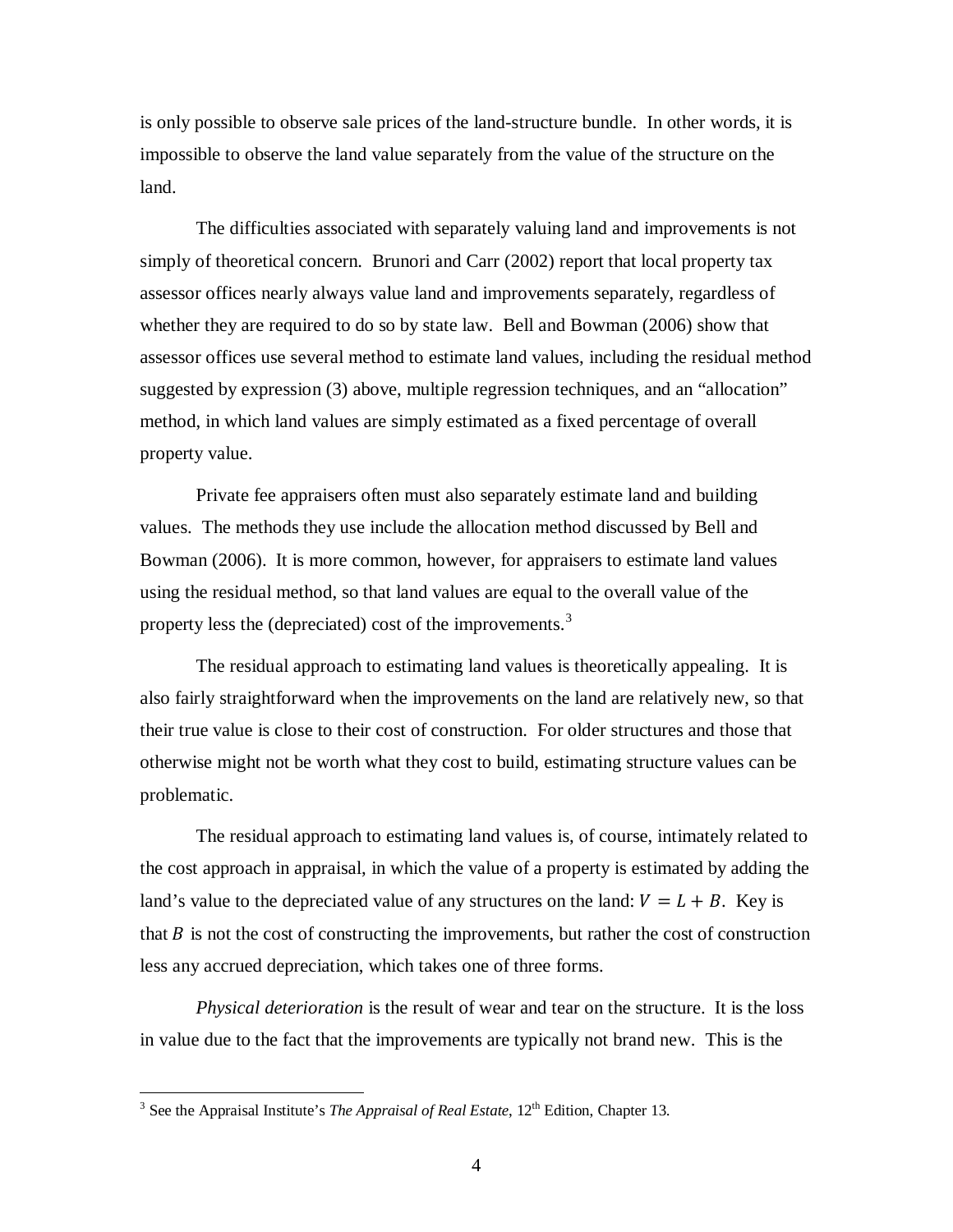most obvious type of depreciation, and is often estimated based on the property's effective age (condition) relative to its useful life.

*Functional obsolescence* reflects any loss in value due to components or design that do not meet the needs of the current marketplace. For example, single-family homes without a master bedroom suite, or industrial buildings with inadequate ceiling height might suffer from functional obsolescence.

Finally, *external obsolescence* occurs when factors outside the property cause the building to be worth less than the cost of construction. In essence, external obsolescence reflects losses in value due to the fact that the wrong structure is on the site. Because this loss in value is due to the structure, it is properly attributed to the structure and not the land. As an example, imagine that someone developed a two million square foot warehouse building in northwest North Dakota. Although the structure might be state of the art, with no physical deterioration or functional obsolescence, it would still not sell at a price above its construction cost, because there simply is not demand for this much warehouse space in that location. This loss in value, however, does not affect the underlying land value. Instead, the building's value is reduced below its construction cost to reflect this external obsolescence.

Based on these concepts, the value of the structure on a parcel is estimated as

$$
B = C - P - F - E,\tag{4}
$$

where  $C$  is the cost of constructing the improvements new,  $P$  is the accrued physical deterioration of the structure,  $F$  is any loss in value due to functional obsolescence of the building, and  $E$  is the loss in value due to external obsolescence. Using this definition of structure value, land value can be calculated as a residual as shown in [\(3\)](#page-3-2) above.

A significant limitation of the residual method is that it requires a great deal of information about the structure of the improvements and, as a result, is of limited usefulness for mass appraisal or empirical academic research. In recent years, several analysts have attempted to develop statistical techniques for estimating land values for a large number of parcels at ones. Gloudemans (2000, 2002) and Gloudemans, Handel and Warwa (2002) all attempt to use non-linear regression (hedonic) techniques to estimate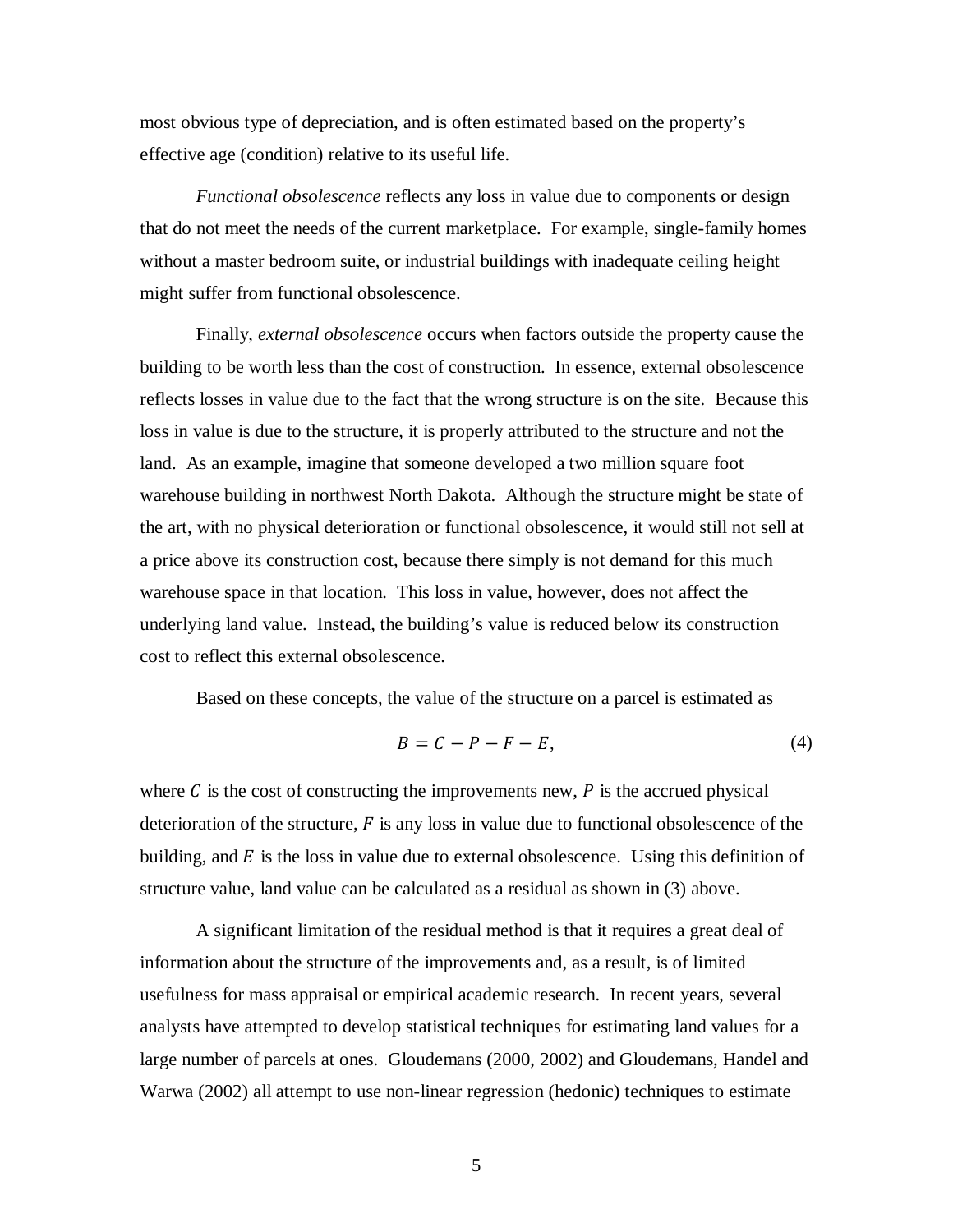land values from improved parcel sales data. Specifically, these papers model total property value as additive in its land and building components but *multiplicative* within the characteristics of each of these components. Because land and building values are separable in this model, it is possible to use the regression coefficients to separately estimate land and building values. Ashley, Plassmann and Tideman (1999) use a quadratic spatial smoothing technique to estimate land values after estimating overall property values using a hedonic regression. Longhofer and Redfearn (2010) use locally weighted regressions to estimate a value surface for a standardized structure across a metropolitan area. By pinning down this value surface at the periphery, they are able to estimate the value of this standardized structure and, hence, the value of the land at every point in the surface.

### *4. Decomposing Land and Building Values*

Even when such statistical techniques are used to estimate land values, the concept of land value as a residual is still important for understanding how various factors will influence land and structure values. Suppose a parcel has total market value V and let  $L<sub>A</sub>$  denote the value of the land under its best alternative use. Assume for simplicity that  $P = F = 0$ , so that the structure has no physical deterioration or functional obsolescence.[4](#page-6-0) Figure 1 depicts various cases and shows how the parcel's land and building values change as the overall value of the property changes.

If the parcel's total value  $V \geq C + L_A$ , then the structure value is equal to its construction cost ( $B = C$ ) and the land's value is simply  $L = V - B$ . In this case,  $L >$  $L_A$ , and the parcel's current use is its highest and best use. As the parcel's total value falls (because, perhaps, overall market rents are lower), the entire value loss is attributable to the land until V falls below  $C + L_A$ . Once  $V \le C + L_A$ , additional losses in value are attributable to the structure in the form of external obsolescence, E, and  $L = L<sub>A</sub>$ .

Let  $D$  denote the cost of demolishing the existing structure, and note that because of these teardown costs, it is feasible for the structure value ( $B = C - E$ ) to be negative;

<span id="page-6-0"></span> $4$  This assumption is completely innocuous; nothing in the analysis would change if P or F were positive. The key point in Figure 1 is the identification of external obsolescence.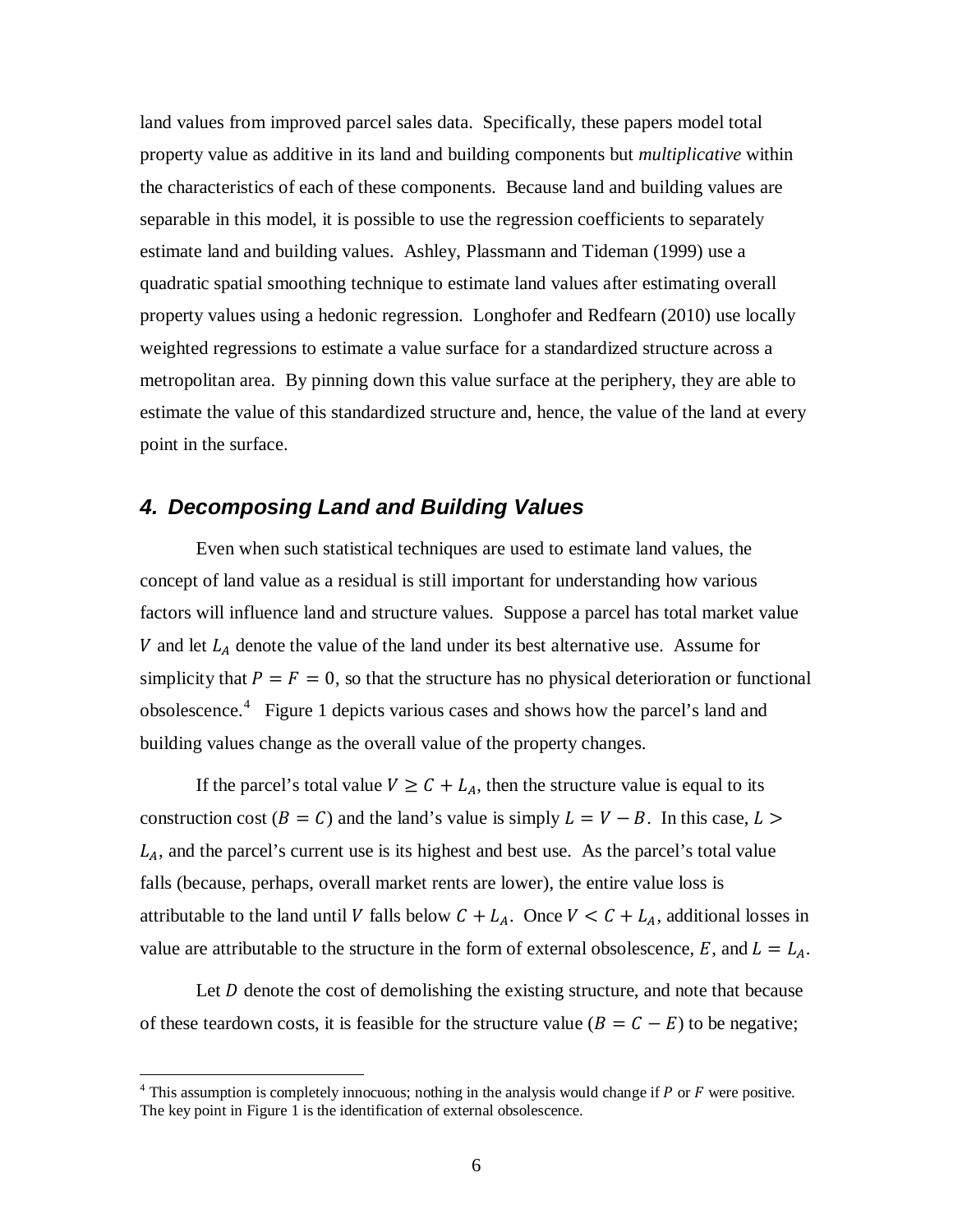this would be the case if the property's total value fell below its land value ( $V < L = L_A$ ), but not so low as to make teardown economically viable.<sup>[5](#page-7-0)</sup> If, however, the property's total value in its existing use falls below  $L_A - D$ , teardown becomes feasible. In this instance, the owner of the property would tear down the existing structure to convert it to vacant land for the alternative use. As a result, the property's market value should never fall below  $L_A - D$ , its value as vacant land for an alternative use less the cost of demolishing the existing structure.



# *5. Can Land Values Be Negative?*

Based on the above discussion, a parcel's land value can be written as

<span id="page-7-0"></span><sup>&</sup>lt;sup>5</sup> Of course, this is even more likely to be the case if the structure suffers from significant physical deterioration and/or functional obsolescence.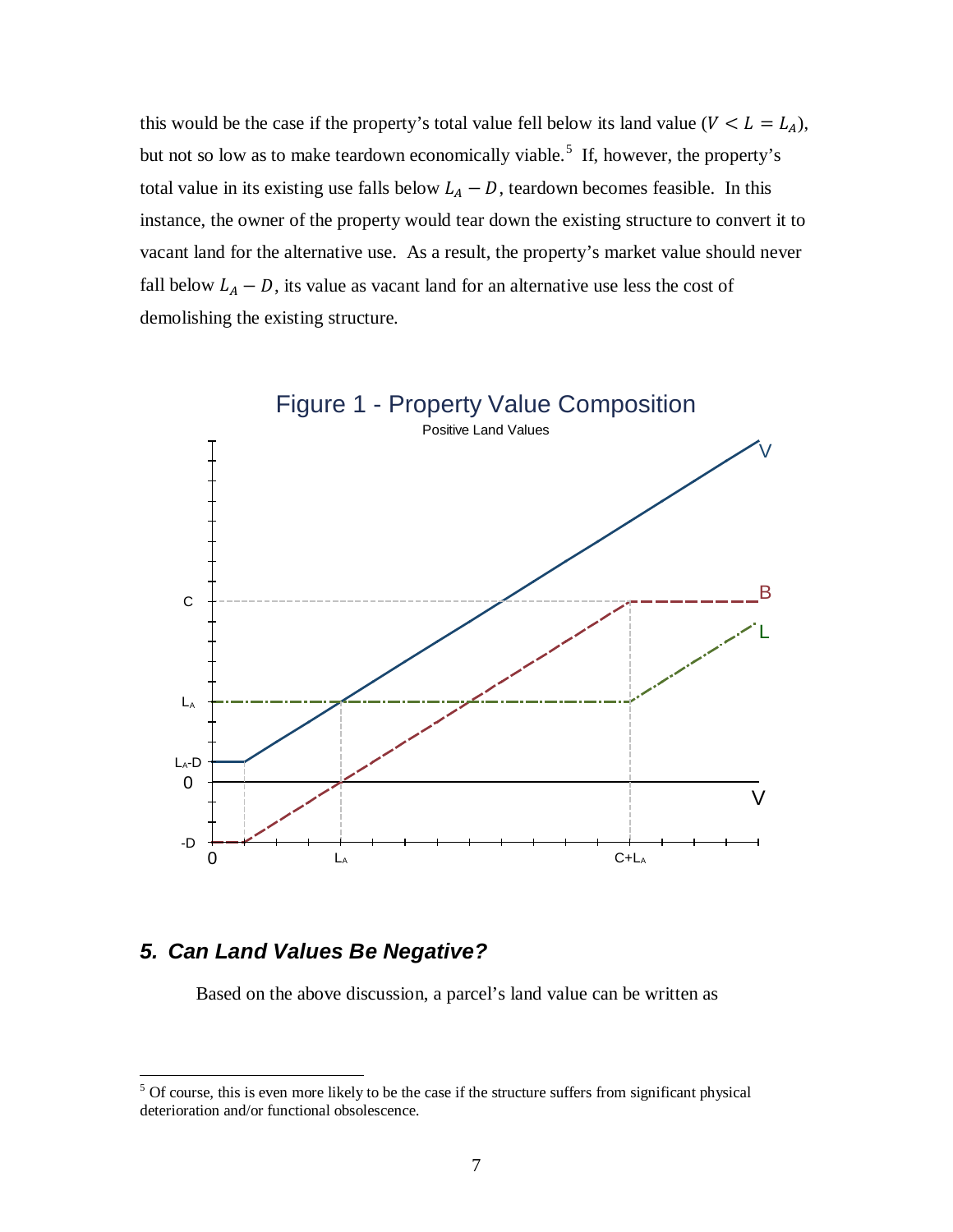$$
L = \max (L_A, V - B). \tag{5}
$$

As a result, the parcel's land value can only be negative if it is negative under its best alternative use. Assuming that the property would be developed optimally in its alternative use (so that structure's value under that use is exactly equal to its construction cost,  $C_A$ , which could be zero if the optimal use of the land involves no improvements), expression [\(3\)](#page-3-2) above can be used to express the land value under the alternative use as

$$
L_A = V_A - C_A = \frac{r_A - \chi - \tau \theta}{\delta + \tau} - C_A.
$$
\n<sup>(6)</sup>

This expression will be negative if and only if

<span id="page-8-3"></span><span id="page-8-0"></span>
$$
r_A < (\delta + \tau)C_A + \chi + \tau \theta. \tag{7}
$$

In other words, the value of the land under its alternative use is negative if the rents the property can generate are less than the after-tax "building rents," plus the holding costs, plus any excess property tax assessment.

Notice that it must be the case that  $r_A \geq (\delta + \tau)C_A$ , because a structure would only be built under an alternative use if the property's rents were more than enough to compensate the investor for the cost of building the improvements; if no structure built,  $C_A = 0.^6$  $C_A = 0.^6$  As a result, expression (7) makes it clear that  $L_A$  can only be negative if (1) the holding costs associated with the land are positive ( $\chi > 0$ ); or (2) the assessed value of the property exceeds it true market value ( $\theta > 0$ ). If neither of these conditions is true,  $L<sub>A</sub>$  will always be non-negative, with the land's value being zero if it is not possible to generate any positive rents from the land if vacant.<sup>[7](#page-8-2)</sup>

Recall that the land's value it its current use is  $L = \max (L_A, V - B)$ . As a result, expression [\(7\)](#page-8-0) is a necessary, but not sufficient, condition for land values to be negative.

<span id="page-8-1"></span> $<sup>6</sup>$  It is conceivable (although unlikely) that a structure would be built on a property with negative land value.</sup> This would be true if the *increase* in the after-tax present value of rents from building the improvement exceeded its construction costs, even though the total rents derived from the property were insufficient to offset the holding and excess taxation costs.

<span id="page-8-2"></span> $<sup>7</sup>$  Note that the option to abandon the property does not fully eliminate the possibility of negative land</sup> values, since abandoned property becomes the responsibility of the local government, which in turn must bear the holding costs  $\chi$ .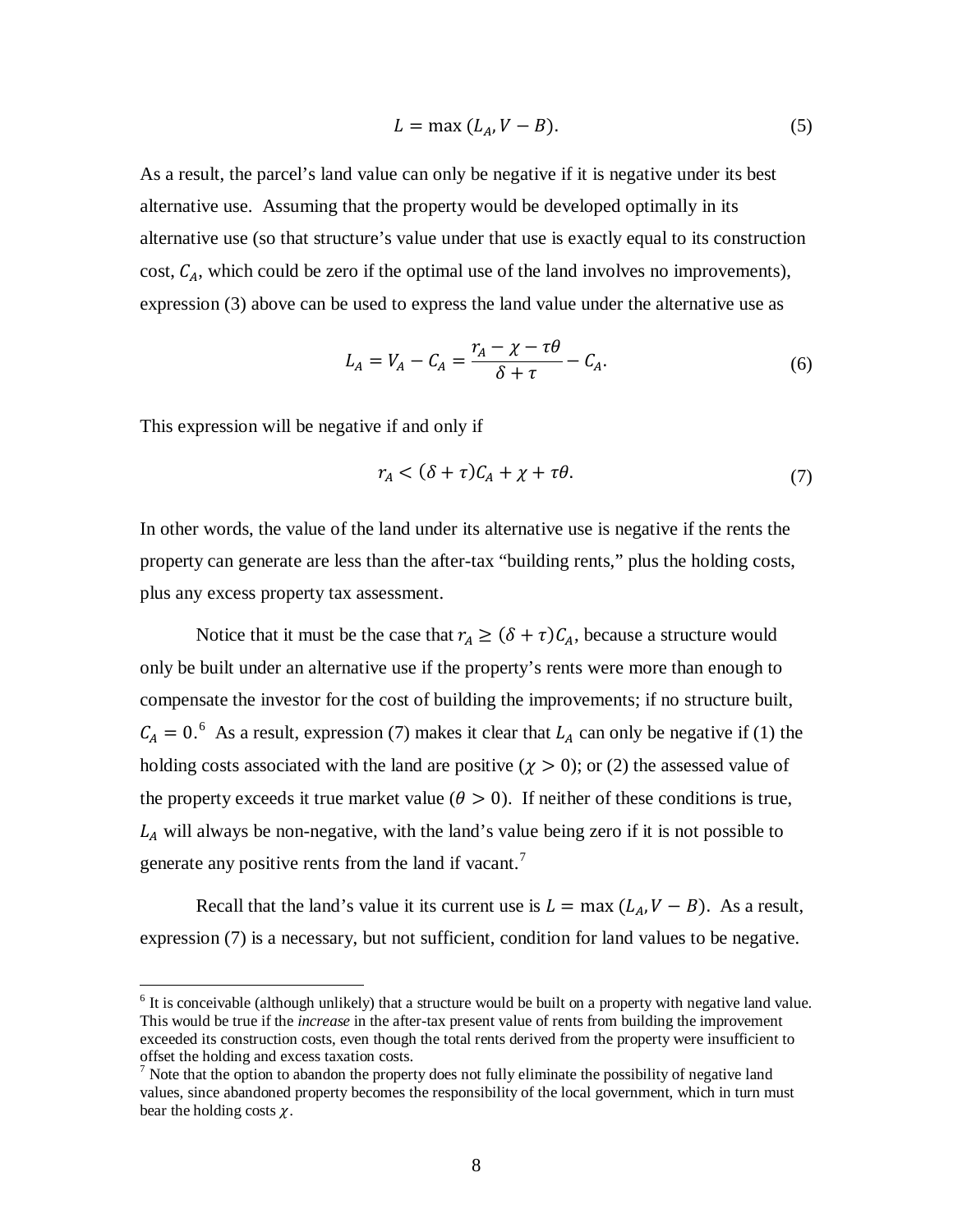If the current use is the site's highest and best use, the land value could well be positive even when expression [\(7\)](#page-8-0) holds.

# *6. Decomposing Land and Building Values with Negative Land Values*

Figure 2 depicts the breakdown of land and building values as the property's total value varies when the value of the land under the best alternative use is negative. Once again, I assume for simplicity that  $P = F = 0$ , so that the existing structure suffers from no physical deterioration or functional obsolescence.



If the property's current value is greater than the cost of its improvements ( $V >$ ), the land value is positive and any additional increase in the property's value accrues only to the land. If  $V$  falls below  $C$ , the land's value becomes negative, which is possible because  $L_A < 0$ . As long as  $V > C + L_A$ , the property's current use is still its highest and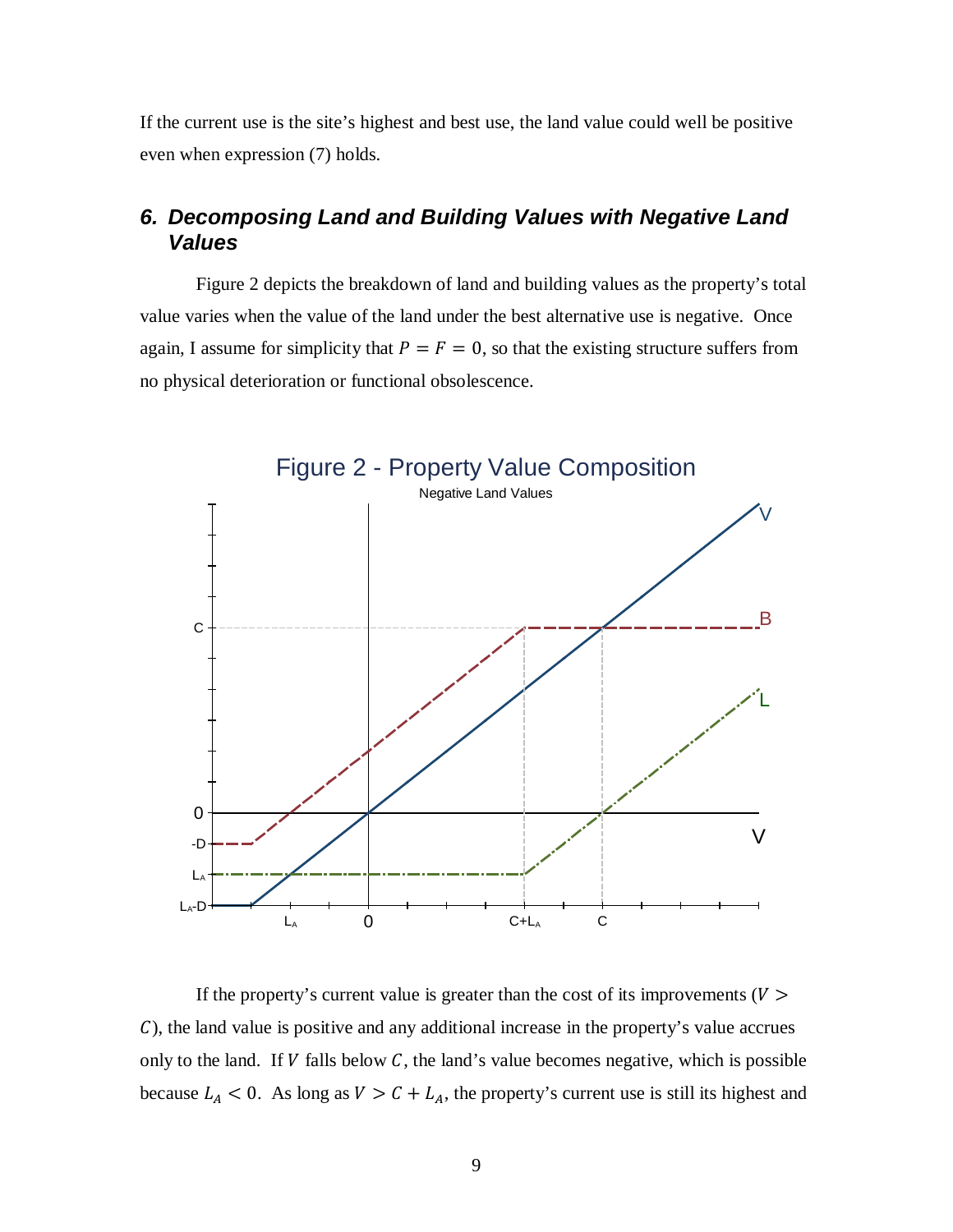best use, and the land value will be  $L = V - C < 0$ . When  $V < C + L_A$ , the highest and best use of the land is the alternative use. In this case,  $L = L_A$  and additional value declines are attributable to the structure in the form of external obsolescence.

# *7. Does a Land Tax Affect the Potential for Negative Land Values?*

The next question I address is whether the use of a land-only tax would affect the conditions under which negative land values can occur. Recall that  $L = \max (L_A, V -$ ), implying that a parcel's land value can only be negative if its land value is negative under its best alternative use. Assume that  $\theta = -C_A$  so that the property tax rate  $\tau$  is applied only to the value of the land.<sup>[8](#page-10-1)</sup> In this case, expression  $(6)$  simplifies to

$$
L_A = \frac{r_A - \chi - \delta C_A}{\delta + \tau}.
$$
\n(8)

This expression will be negative if

<span id="page-10-3"></span><span id="page-10-0"></span>
$$
r_A < \delta C_A + \chi,\tag{9}
$$

i.e. if the rents under the alternative use are less than the "building rents" plus the annual holding costs. As before, this is a necessary condition for land values to be negative, but not sufficient.

Comparing this with [\(7\)](#page-8-0) above, it is clear that a land-only tax reduces the likelihood that land values are negative in two ways. First, it is assumed that there is no excess property tax assessment when a land-tax is implemented. As a result, the final term in [\(7\)](#page-8-0) does not appear in [\(9\),](#page-10-0) making the inequality less binding.<sup>[9](#page-10-2)</sup> Second and more importantly, the required "building rents" are lower because the structure is not taxed with a land only-tax, weakening the "negative land value" condition. Nevertheless, the use of a land-only tax only reduces the conditions under which land values are negative, it cannot eliminate them entirely.

<span id="page-10-1"></span><sup>&</sup>lt;sup>8</sup> Recall that under the alternative use the best possible structure will be built so that  $B_A = C_A$ .

<span id="page-10-2"></span><sup>&</sup>lt;sup>9</sup> Of course, this term would not be present in [\(7\)](#page-8-0) either if there were no excess property assessment (i.e., if  $\theta = 0$ ). Moreover, this distortion could still exist with a land tax if the assessed land value were not equal its actual value.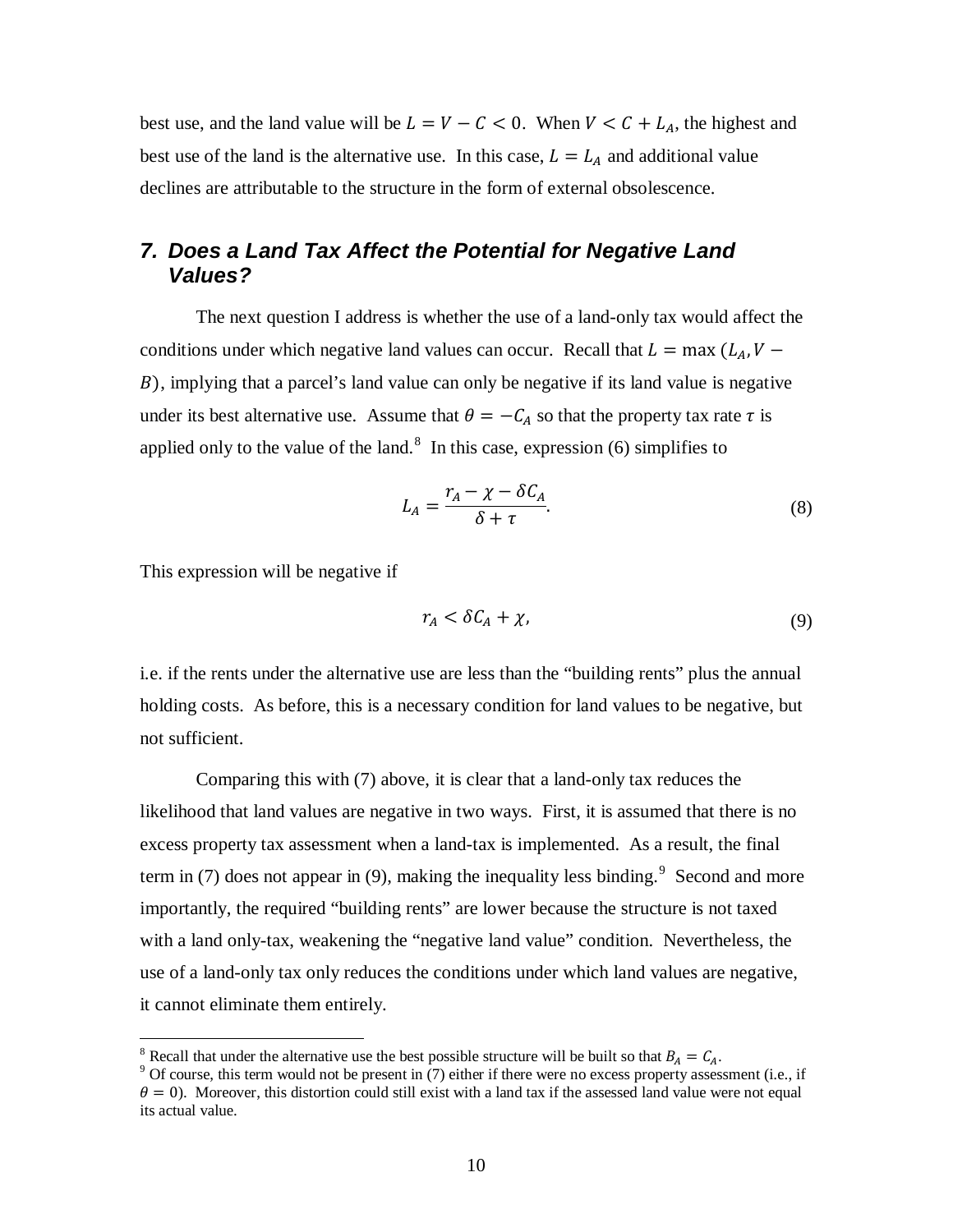### *8. Properties of a Land Tax with Negative Land Values*

The theoretical benefits of a land tax are well known. It is reasonable to question whether these benefits remain when land values become negative. The short answer to this question is "yes." In this section, I review several of the more prominent benefits associated with a land tax and review how negative land values affect these benefits.

#### *The Land Tax is an Efficient Tax*

One of the most notable features of the land tax is that it is an efficient tax, meaning that it raises revenue without distorting private decisions, thereby creating an excess burden. Other than a head tax, nearly every other tax one might conceive alters the decisions of private agents in the economy. More specifically, because taxes drive a wedge between the price paid and the income received from a transaction, the quantity of the good produced/consumed is generally less when the transaction is taxed. This loss of output is known as the deadweight loss or excess burden of the tax. Because the supply of land is perfectly inelastic, however, a land tax has no impact on the amount of land used in the economy. As a result, a land tax entails no deadweight loss. A corollary of this is the result that in a competitive market the incidence of a land tax falls entirely on the owners of the land. $10$ 

Although I do not formally model the capital investment decision in this analysis, it is straightforward to see that the efficiency of the land tax is not altered when land values can be negative. Irrespective of whether land values are positive or negative, the supply of land is still perfectly inelastic at any particular location. As a result, the presence of the tax does not alter the quantity of the land used and, hence entails no deadweight loss.

#### *The Land Tax Does Not Distort the Density of Development*

A tax levied on the rents (or overall value) of the property as a whole imposes a deadweight cost; although the supply of land is inelastic, the supply of structures that will be built on the land are not. As a consequence, overall property taxes cause land to be

<span id="page-11-0"></span> $10$  See Oates and Schwab (2009) for a more complete exposition of these ideas.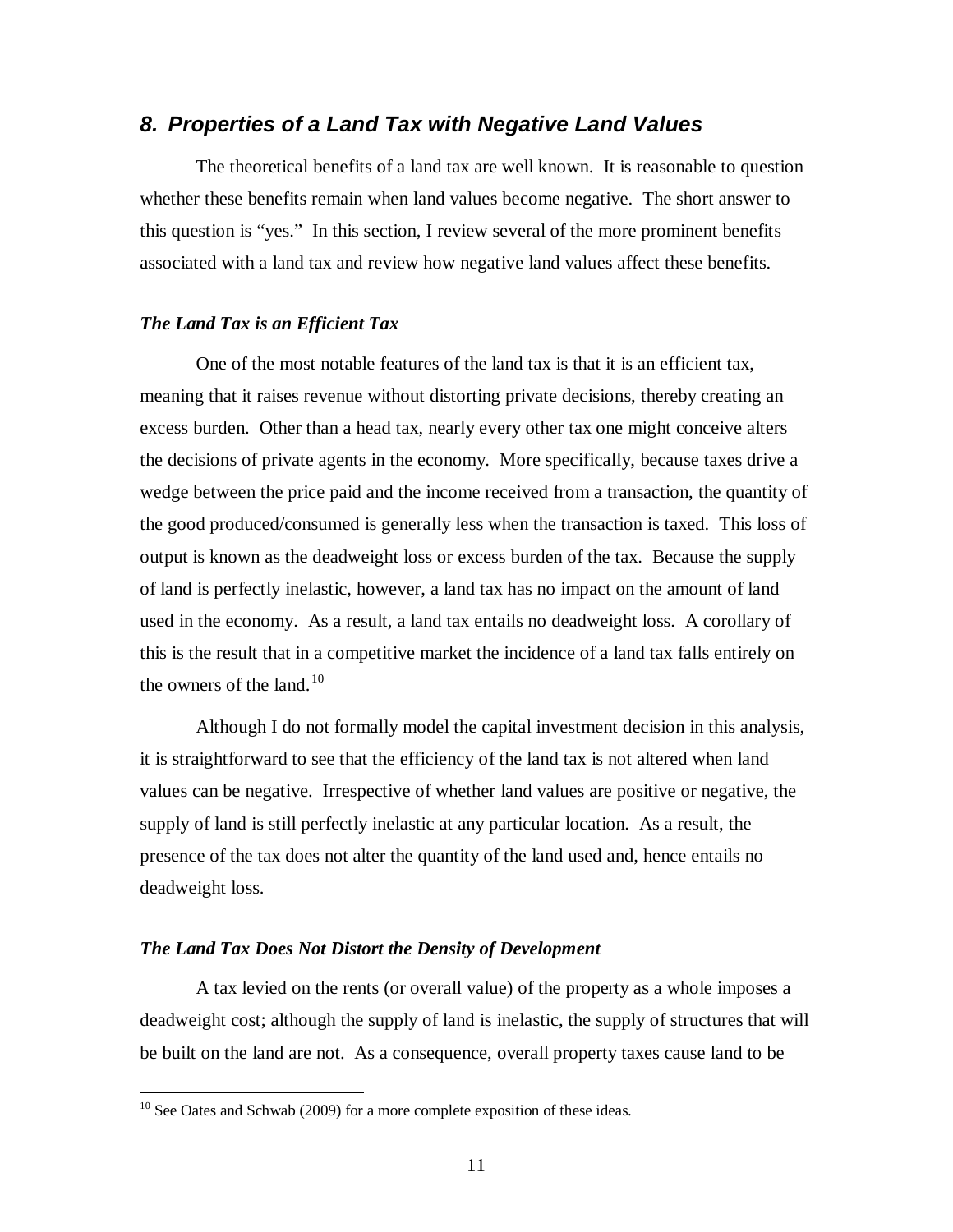developed less intensively than would be the case in their absence.<sup>[11](#page-12-0)</sup> In contrast, a landonly tax has no impact on the density of development. As with the efficiency of the land tax, this basic property is not altered when land values are negative, because the supply of land at any given location is perfectly inelastic. $^{12}$  $^{12}$  $^{12}$ 

#### *The Land Tax Does Not Distort the Timing of Development*

Another characteristics of the land tax is that it does not alter private decisions as to *when* a parcel of land should be developed, as long as the tax is based on the highest and best use of the parcel and not its current use. Consistent with the arguments above, the fact that the land tax does not alter the marginal development incentives means that it has no distortionary effects. As above, the possibility that land values might be negative does not change this feature of the land tax.

#### *The Land Tax Does Not Distort Redevelopment Incentives*

Although the static model in this analysis is not suited to directly demonstrating the land tax properties discussed above, it is possible to analyze how teardown and redevelopment incentives are altered when land values can be negative.

Consider the decision a property owner has regarding demolition of the existing structure and converting the property to an alternative use. As above, let  $D$  denote the cost of tearing down the existing structure and  $V_c$  denote the value of the property under its current use (where  $V_c$  is derived as in [\(1\)](#page-2-0) and [\(2\)](#page-3-3) above). An investor will tear down the existing structure and build a new one if

<span id="page-12-0"></span> $11$  Mills (1998), building off of Brueckner (1986), demonstrates this effect in a simple model of a monocentric city. Interestingly, Mills' model also suggests that, because the quantity of the good produced at each location is lower with an overall property tax, the overall size of the city will be smaller than it is with a land tax or no tax at all.

<span id="page-12-1"></span> $12$  In Mills (1998), land rents (and hence values) decline monotonically from the center of the city toward the edge. Thus, it would seem more likely that negative land values might be seen at the edge of his monocentric city. Because the factors that make land values negative (the holding costs  $\gamma$ ) are site specific, however, it is conceivable that any site within the city could have negative land values while others around it might be positive. For example, an abandoned underground storage tank on a parcel might cause the value of that parcel (and perhaps those "downstream") to be negative, while others nearby might still be positive.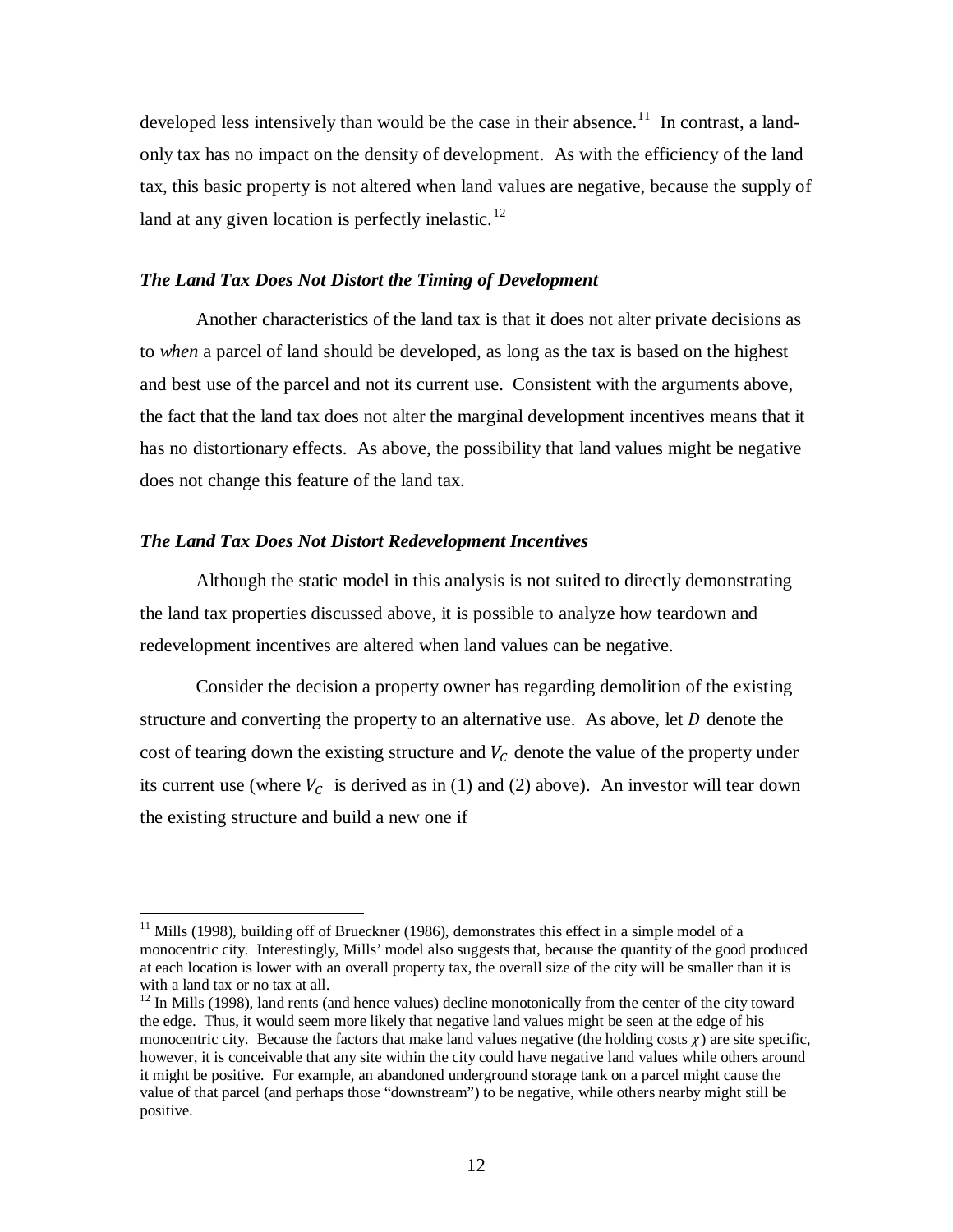<span id="page-13-0"></span>
$$
L_A = V_A - C_A > V_C + D.
$$
 (10)

This condition states that the property's land value under the alternative use must be greater than its total value in the current use plus the cost of demolishing the existing structure; this is essentially the same condition as that proposed by Rosenthal and Helsley  $(1994).^{13}$  $(1994).^{13}$  $(1994).^{13}$ 

Assuming that the property is assessed at its current market value (so that  $\theta = 0$ ), expression [\(10\)](#page-13-0) can be rearranged in terms of rents to show that an investor will only renovate if

$$
\frac{r_A - \chi}{\delta + \tau} - C_A > \frac{r_C - \chi}{\delta + \tau} + D
$$
\n
$$
r_A - r_C > (\delta + \tau)(D + C_A). \tag{11}
$$

In other words, the investor will tear down and renovate if the increase in rents from the property when redeveloped exceeds the annualized after-tax cost of building the new improvements, including both demolition and construction costs. $14$ 

Expression (11) makes it clear that the presence of an overall property tax creates a deadweight loss that alters redevelopment incentives. Because the property tax rate  $\tau$  is positive, it raises the after-tax cost of building the alternative improvements, thereby reducing the incentive of a property owner from converting his land's use. In other words, properties that would be redeveloped in the absence of an overall property tax will not be redeveloped when a property is in place.

Suppose now that the tax is assessed only on the market value of the land. Note that in order for teardown to be a viable option for investor, it must be the case that the land's value is higher under its alternative use so that  $L_c = \max (V_c - B_c, L_A) = L_A$ . In

<span id="page-13-1"></span> $13$  Note that it is conceivable that the value under the alternative use (and hence its land value) could be negative and yet teardown would still be desirable. For this to be true it must be the case that the annual rents under the alternative use must be less than the costs of holding the property plus any excess property tax payments (i.e.,  $r_A < \chi + \tau \theta$ ), and yet still be greater than the rents under the current use plus the aftertax "building rents" associated with tearing down the existing structure and building a new one. Expressed in terms of the parameters of the model, this would required that  $\chi + \tau \theta > r_a > r_c + (\delta + \tau)(D + C_a)$ .

<span id="page-13-2"></span><sup>&</sup>lt;sup>14</sup> Because I assumed that the property's holding costs,  $\chi$ , are unaffected by the property's use, these costs do not affect the redevelopment decision; they are sunk costs from the perspective of the property owner.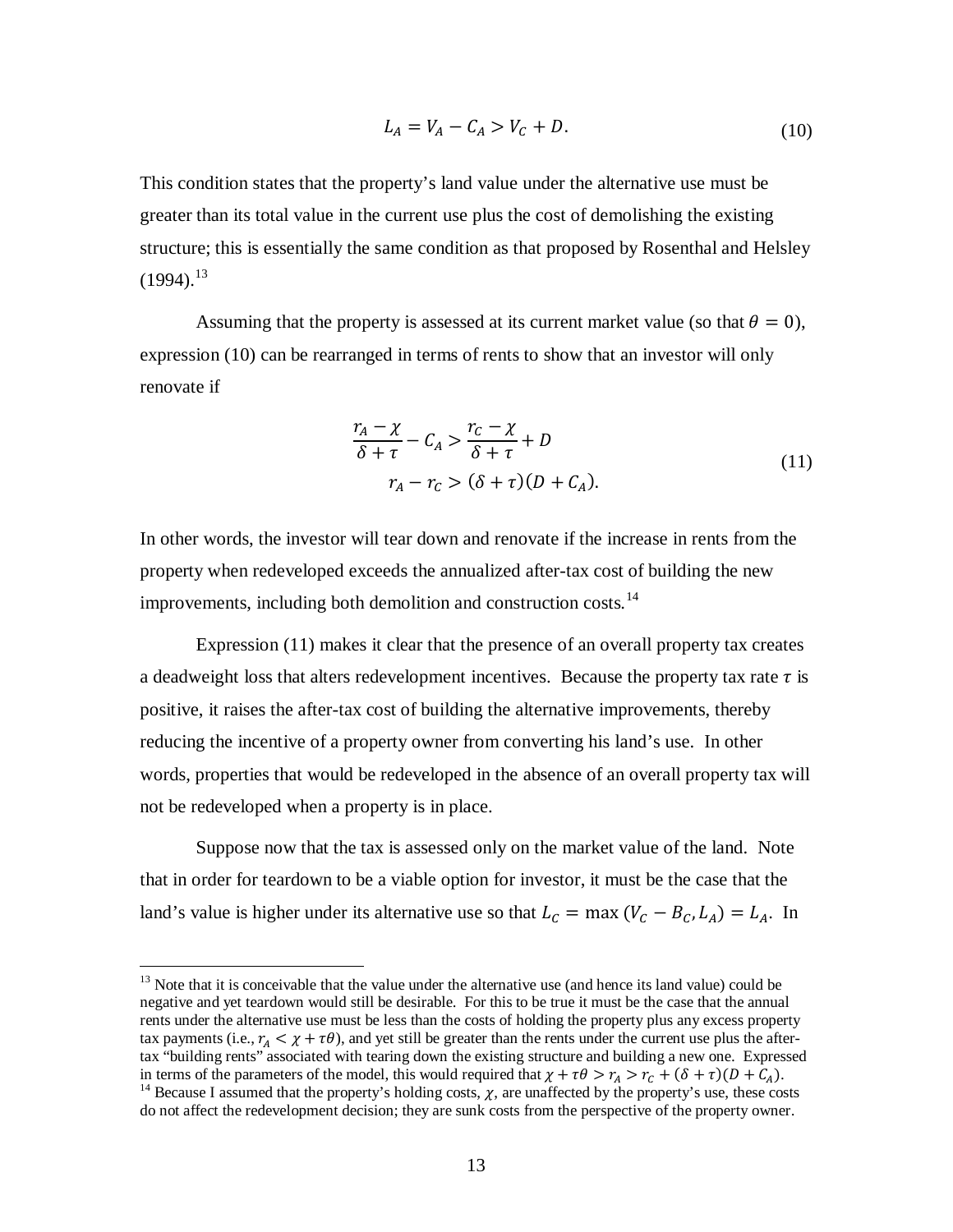this case,

$$
V_C = \sum_{t=1}^{\infty} \frac{r_C - \chi - \tau L_A}{(1 - \delta_k)^t} = \frac{r_C - \chi - \tau L_A}{\delta},
$$
(12)

and, recalling from [\(8\)](#page-10-3) that  $L_A = (r_A - \chi - \delta C_A)/(\delta + \tau)$ , the investor will want to tear down the existing structure and redevelop the property if

<span id="page-14-0"></span>
$$
L_A > V_c + D
$$
  
\n
$$
L_A > \frac{r_c - \chi - \tau L_A}{\delta} + D
$$
  
\n
$$
\frac{r_c - \chi - \delta C_A}{\delta + \tau} > \frac{r_c - \chi + \delta D}{\delta + \tau}
$$
  
\n
$$
r_A - r_C > \delta (D + C_A).
$$
  
\n(13)

Because the tax rate  $\tau$  does not appear in this expression, it is clear that the land tax is neutral with respect to the redevelopment decision. In other words, the presence of a land tax has no impact on an investor's incentives to tear down an existing structure and replace it with a new one.

How do negative land values affect this feature of the land tax? Once again, the answer is "they don't." First, it is worth noting that in ordinary circumstances, land values will be positive whenever redevelopment is positive. It is conceivable, however, that overall land values might be negative and yet teardown still be optimal, because the net rents from redeveloping are higher than those under the current use. The condition shown in [\(13\),](#page-14-0) however, holds regardless of the value of the land, so the redevelopment incentives are unaffected by a land tax (even when land values are negative).<sup>[15](#page-14-1)</sup>

<span id="page-14-1"></span><sup>&</sup>lt;sup>15</sup> Two points are worth noting here. First, one might imagine a taxation scheme in which the land tax rate is positive when land values are positive, but reverts to zero when land values are negative (so that no tax subsidy is provided in the event of negative land values). Because the tax rate does not affect redevelopment incentives and the value of the land in the alternative use is beyond the control of the investor, this tax scheme would not alter the basic results. Second, one might question whether a private investor would abandon a property that had negative value instead of redeveloping it. The response to this is that the holding costs that accrue to the property owner would now fall on the local jurisdiction, which would then face the same redevelopment incentives as a private investor. Once again, I conclude that the presence of negative land values does not alter the fact that a land tax does not distort redevelopment incentives.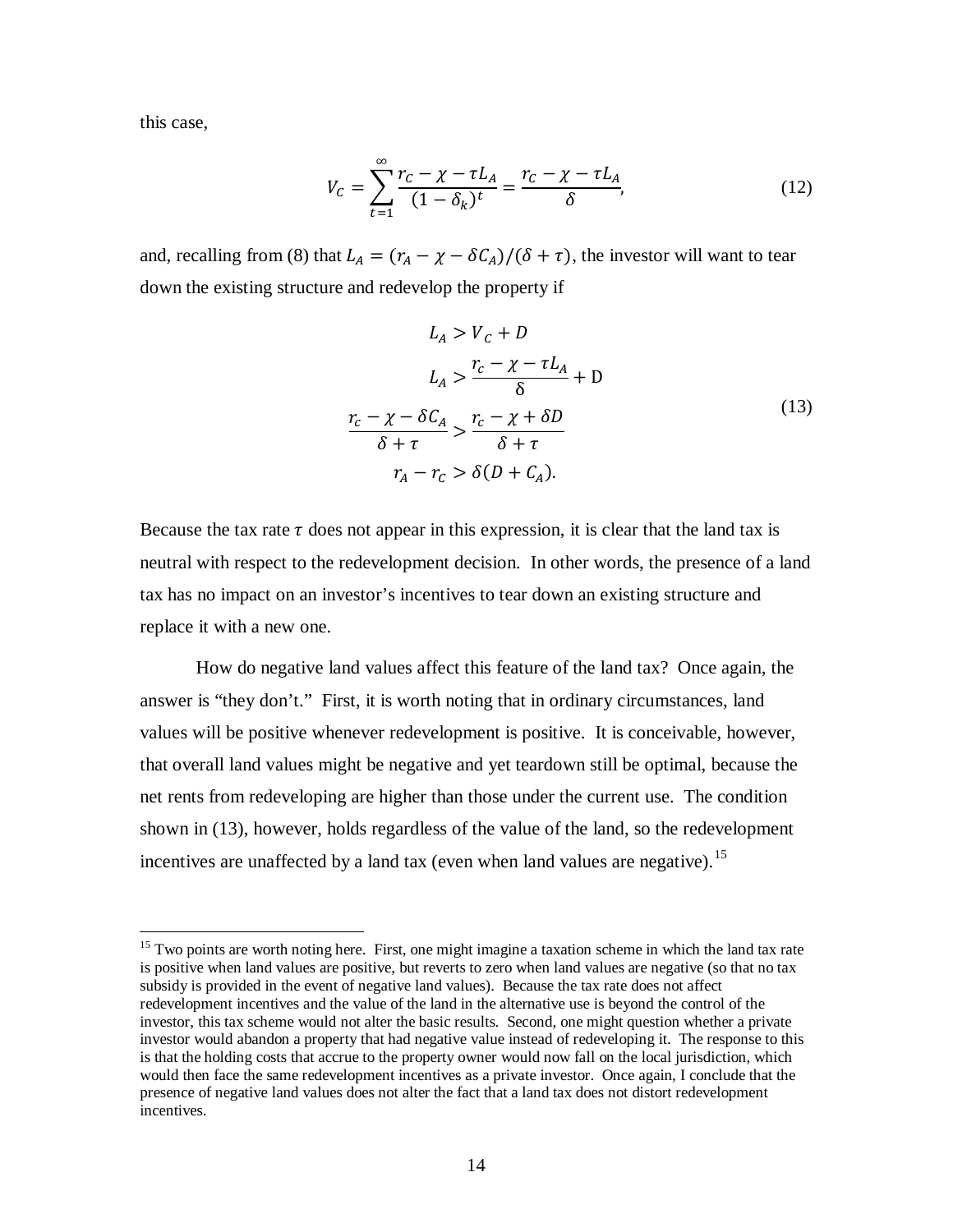## *9. Concluding Thoughts*

This research has shown that, if property owners bear holding costs or excess tax burdens that exceed the land rents their properties can generate, land values can be negative. This is in contrast to the implicit assumption of the standard urban model, but not in conflict with it, as the excess holding costs posited here are not typically incorporated in the traditional model. The analysis here has shown that the presence of negative land values does not inherently alter the important efficiency characteristics of a land tax.

An important application of this research relates to the estimation of external obsolescence, or the loss in building value due to external factors, in appraisals. Standard techniques for estimating the external obsolescence of a structure often focus of factors that likely affect land, not building, values. This analysis, however, makes it clear that external obsolescence is always a consequence of the wrong building being on the site. In other words, external obsolescence is present only when the current use (either in terms of property type or intensity of development) is not the site's highest and best use. As long as the current use is the highest and best use of the site, losses in value due to external factors are attributable to the land. Once an alternative use becomes preferable, however, the land's value is determined by this alternative use and additional declines in the property's value are attributed to the building.